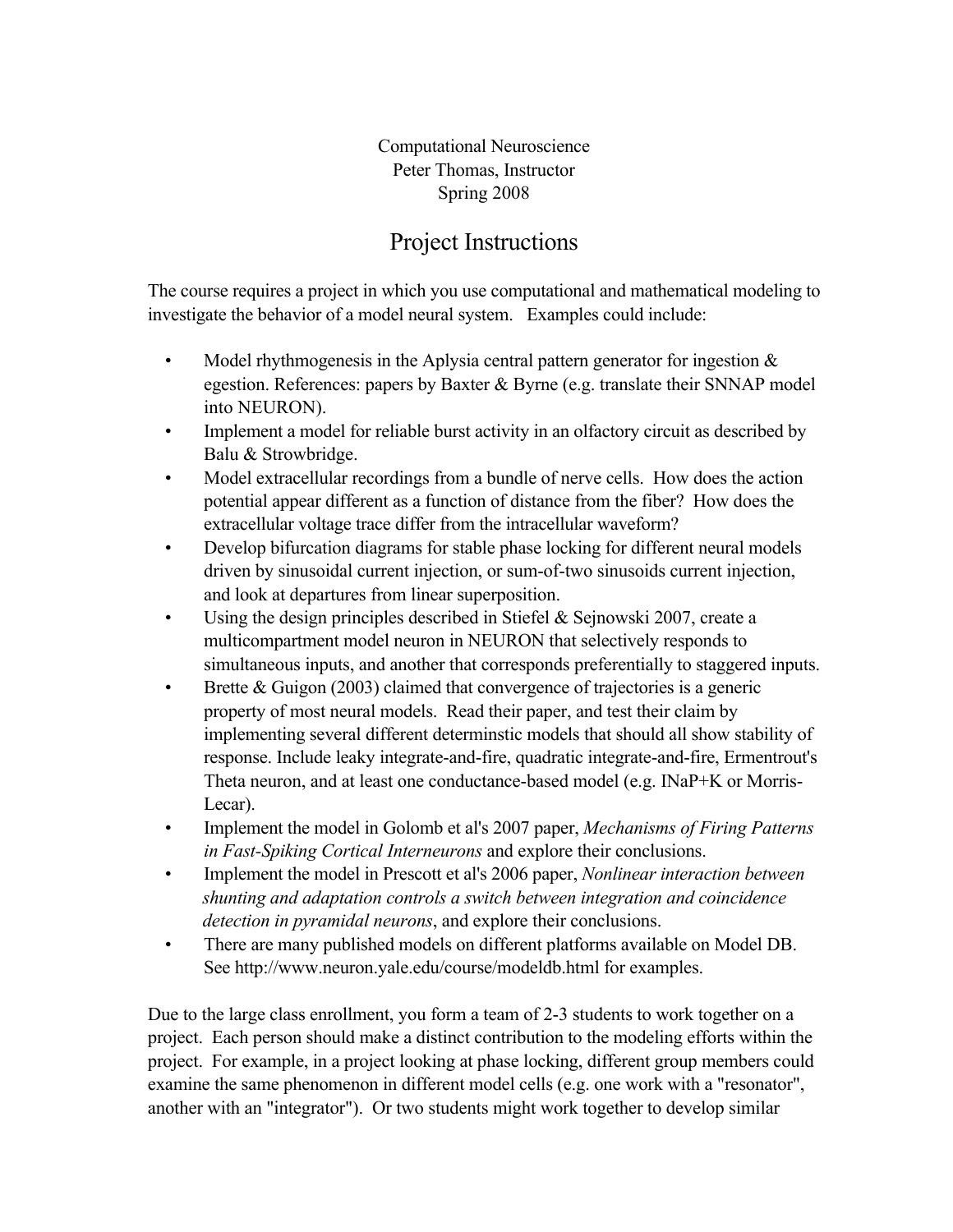simulations using two different platforms (NEURON and XPP, for example) and analyze different aspects of the behavior.

Your team should turn in a one page written proposal before 4:00 p.m. Friday 3/7, either electronically or in paper format. The proposal should include a project title, the names of the participants, a paragraph addressing the background and motivation for your proposed work, a synopsis of relevant background references, and a research plan indicating the intended scope of the project and the anticipated division of labor amongst the participants. If you have access to experimental data that relates to your model I encourage you to incorporate comparisons and discussion of the data in your writeup as well.

Each team should prepare a 10-minute presentation of their work, and a report. The project writeups should be organized along the lines of a standard research paper, including the following elements:

Introduction (background and motivation) Methods (detail your computational and mathematical methods) Results (including figures with appropriate captions, labels etc.) Conclusions and Discussion (put the work in context, refer back to the original goals, outline future directions if relevant). Statement of author contributions (indicate who should get credit for what aspect of the project). References

The total length should be 15-20 pages, including figures and references.